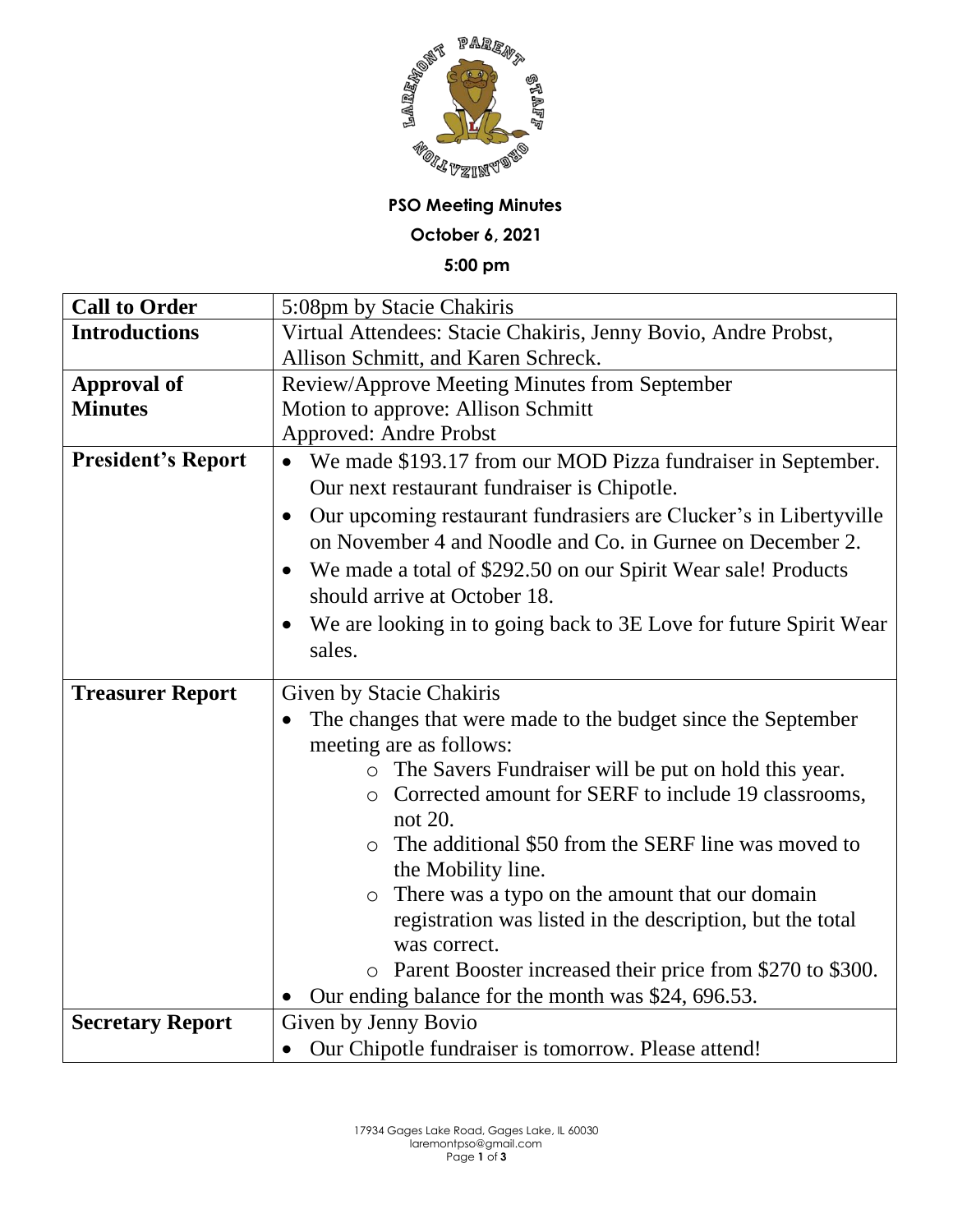

**PSO Meeting Minutes**

**October 6, 2021**

**5:00 pm**

|                      | If you are re-posting anything please consider using our hashtag<br>#laremontstrong                                                                                                                                   |
|----------------------|-----------------------------------------------------------------------------------------------------------------------------------------------------------------------------------------------------------------------|
| <b>School Report</b> | Read by Allison Schmitt:<br>We have successfully completed our first full month in school<br>which has been a big deal for staff and students!<br>Dog therapy has started in the building and the students are really |
|                      | enjoying it.<br>Please share any pictures posted in the Laremont School social<br>media accounts. We want to draw attention to the amazing things<br>that our students do.                                            |
|                      | The SEDOL Foundation golf out was a success and a lot of<br>money was raised specifically for Laremont.                                                                                                               |
|                      | There was also a lot of money raised for Laremont at the SEDOL<br>Foundation 5k. Some of the money raised will go towards sensory<br>room equipment and chill-out chairs.                                             |
|                      | Since the students are unable to go on mobility trips due to Covid,<br>Admin is bringing the Pumpkin Patch to Laremont! Stade's Farm<br>donated pumpkins for every student at Laremont to decorate this<br>Halloween. |
|                      | They have fun building activities for the week leading up to<br>$\bullet$<br>Halloween such as door decorating, trick or treating and a parade<br>similar to July $4th$ should the weather allow.                     |
|                      | This week is National Walk to School Week. All of the<br>$\bullet$<br>classrooms will walk around the grounds.                                                                                                        |
|                      | Erin Tidd was the September Employee of the month!                                                                                                                                                                    |
| <b>Open Forum</b>    | Andre shared Shelia Geier's report that the Parent Support Group<br>$\bullet$                                                                                                                                         |
|                      | meetings are almost set up.                                                                                                                                                                                           |
|                      | Virtual SibShop is November 4.<br>$\bullet$                                                                                                                                                                           |
|                      | During Kindness Week each classroom will work on one flower                                                                                                                                                           |
|                      | for a larger bouquet displayed at the school.                                                                                                                                                                         |